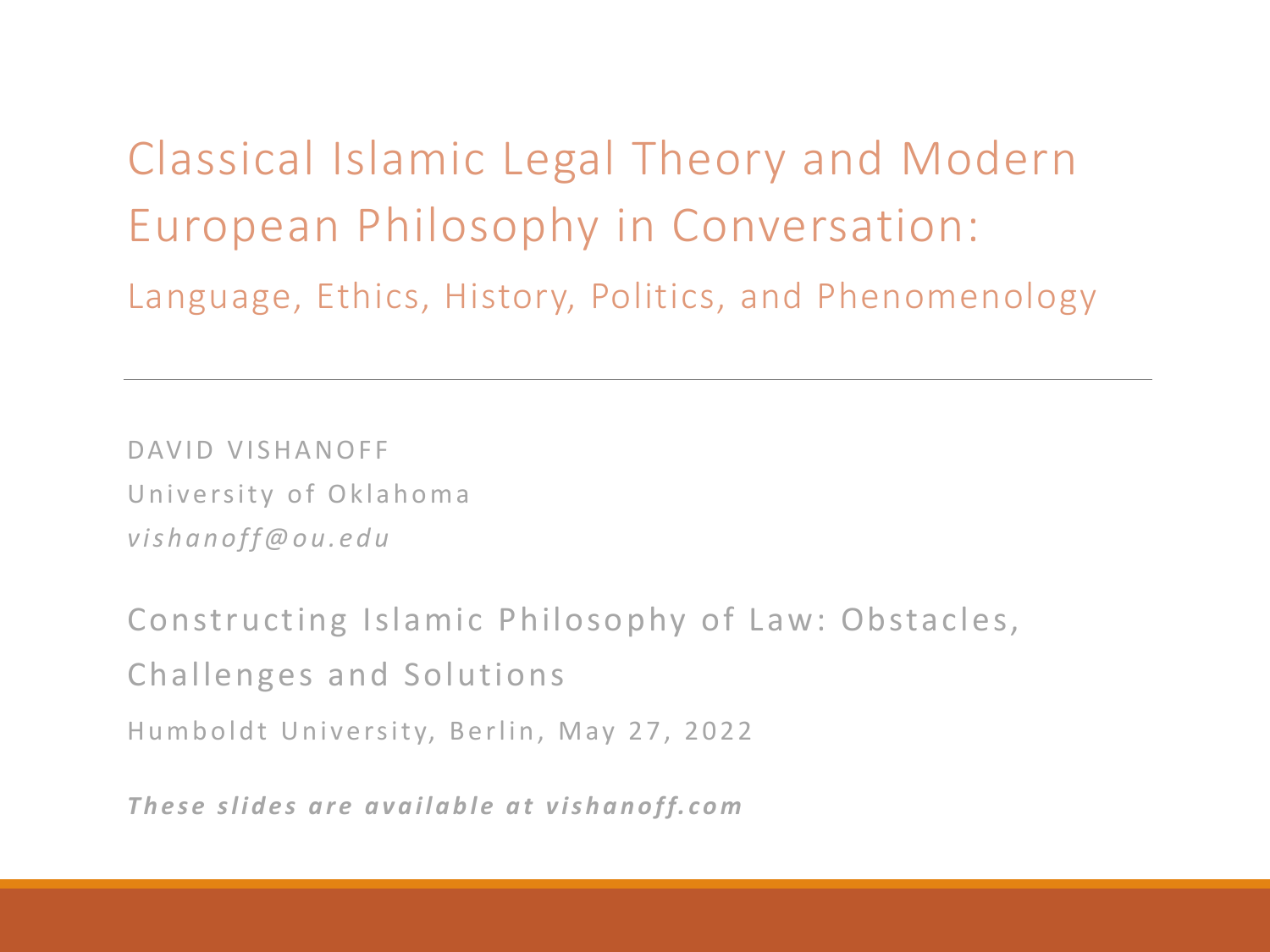#### • Language

- Mohamed M. Y. Ali
- *Takhṣīṣ*
- *Inshāʾ*
- **Ethics** 
	- **Natural law**
	- Western typologies
- **History** 
	- Sidelined in *uṣūl al-fiqh*
	- Historical context
	- Wilhelm Dilthey
- **Politics**
- **Phenomenology** 
	- *Uṣūl al-fiqh* transposed
	- Revelation humanized
	- Anthropological theology
- Modes of engagement

# Mohamed Mohamed Yunis Ali

- *Medieval Islamic Pragmatics: Sunni Legal Theorists' Models of Textual Communication* (2000)
- Parallel concerns and insights
- Muslims did it first

## Particularization (*takhṣīṣ*)

- Universal principles vs. particular cases
- Contrasting notions of consistency
- Illuminating differences and impasses

Performative speech (*inshāʾ*)

- An untapped resource
- New ways of imagining *uṣūl al-fiqh*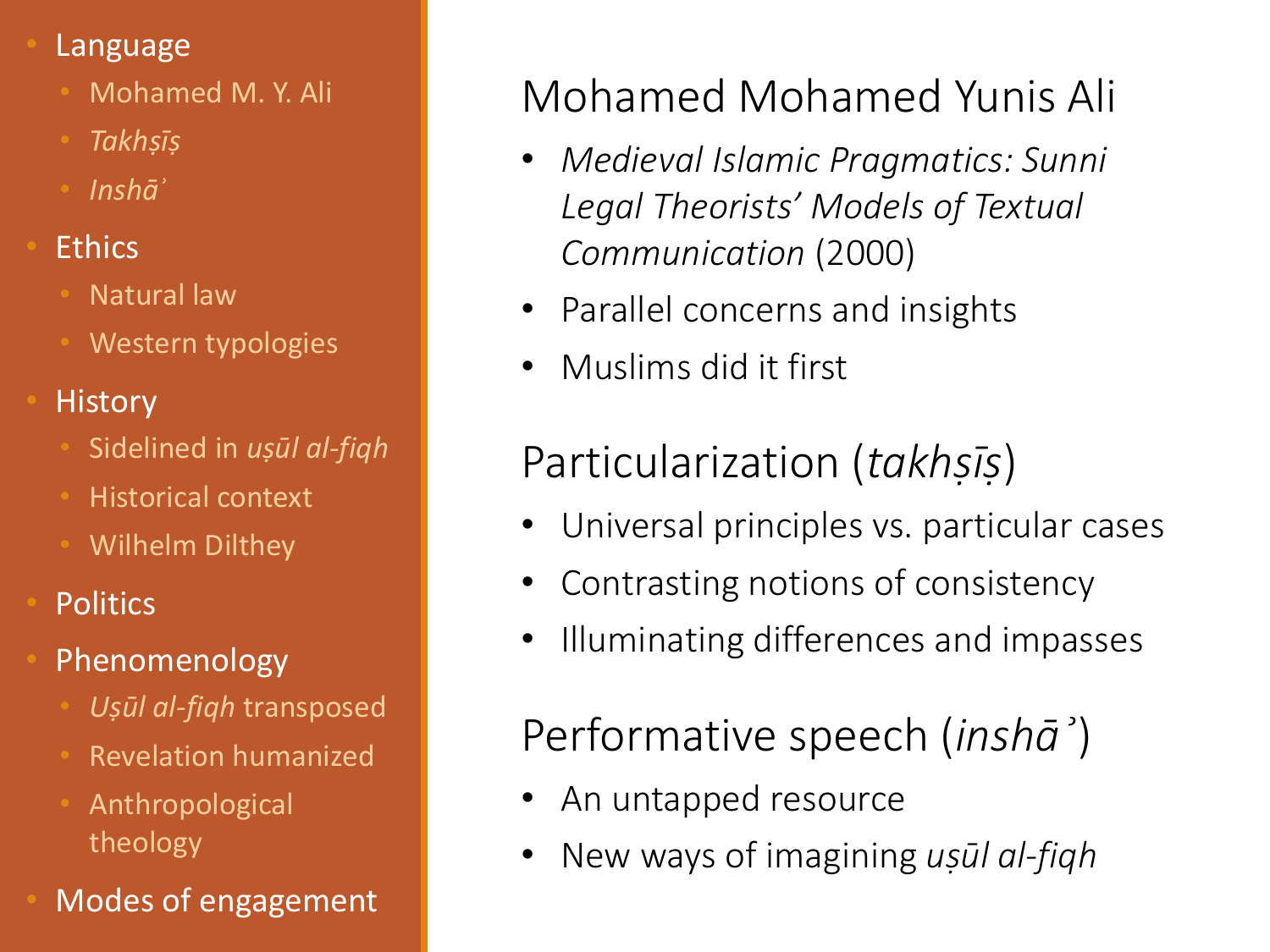- Mohamed M. Y. Ali
- *Takhṣīṣ*
- *Inshāʾ*
- **Ethics** 
	- Natural law

## Natural law theories of ethics

- George F. Hourani, *Islamic Rationalism: The Ethics of ʿAbd al Jabbār* (1971)
	- British Intuitionism
- Anver M. Emon, *Islamic Natural Law Theories* (2010)
- Mariam al-Attar, *Islamic Ethics: Divine Command Theory in Arabo-Islamic Thought* (2010)
- Sophia Vasalou, *Moral Agents and Their Deserts: The Character of Muʽtazilite Ethics* (2008)
- Apologetic distortion
- Overcoming Western dichotomies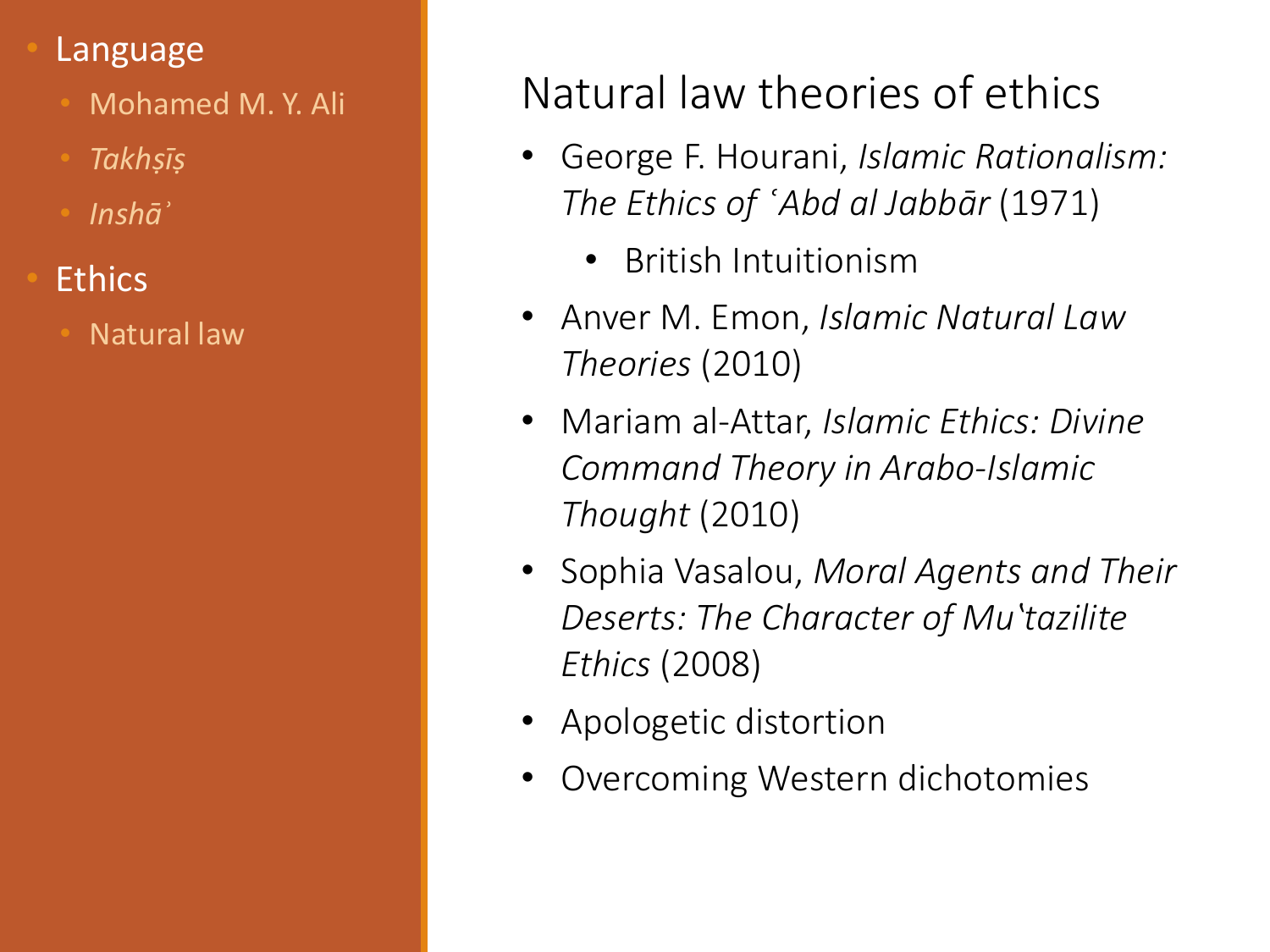- Mohamed M. Y. Ali
- *Takhṣīṣ*
- *Inshāʾ*
- **Ethics** 
	- Natural law
	- Western typologies

## Typologies of Western ethics

- Deontic: what one ought to do
	- Vs. relational or virtue ethics
- Deontological: what is obligatory, etc.
	- Vs. consequentialism, utilitarianism
- Agent-centered
	- Vs. patient-centered, rights-based
- Imagine what *uṣūl al-fiqh* could have been or might become
- Integrate other Islamic discourses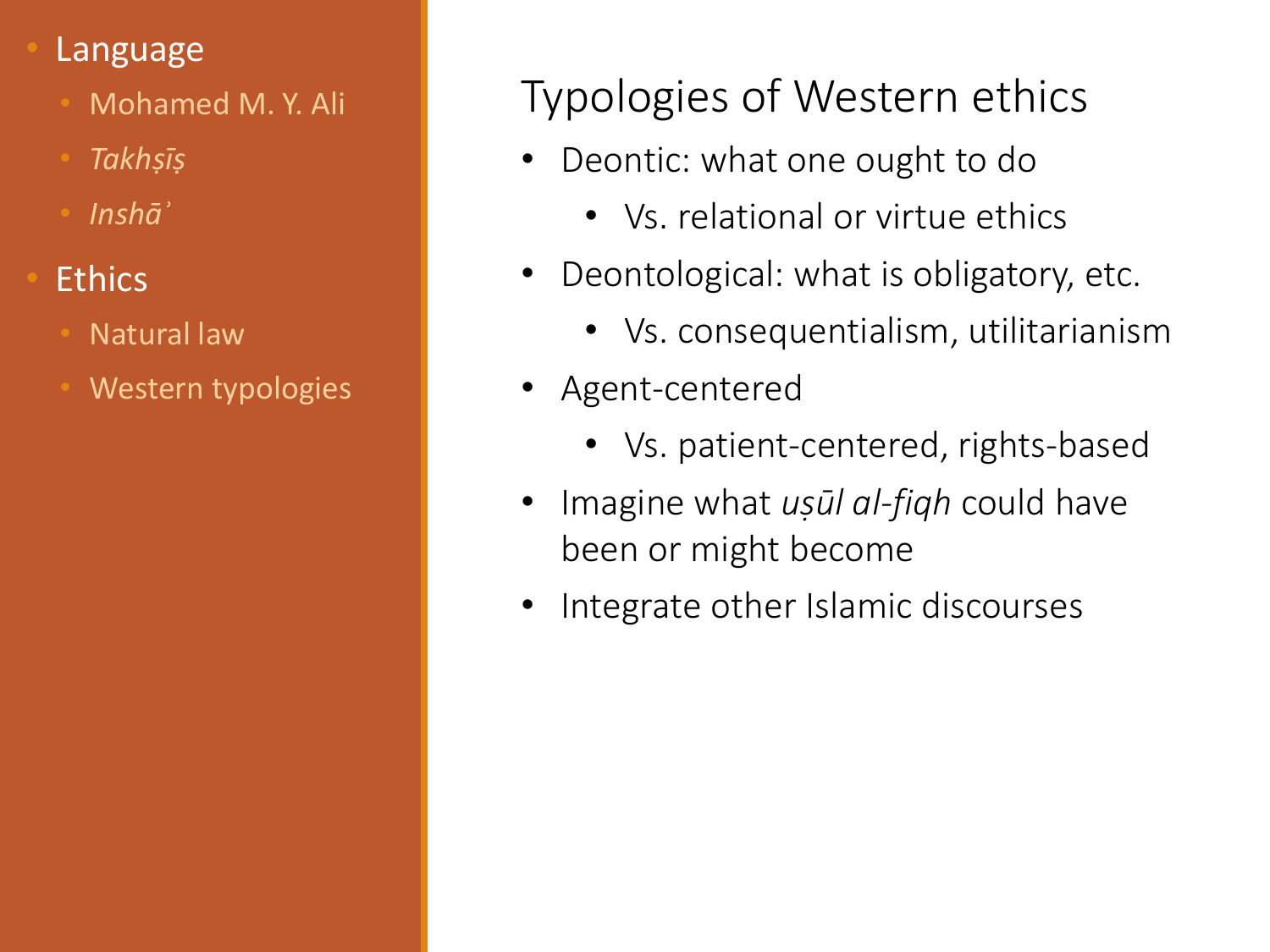- Mohamed M. Y. Ali
- *Takhṣīṣ*
- *Inshāʾ*
- **Ethics** 
	- Natural law
	- Western typologies
- History
	- Sidelined in *uṣūl al-fiqh*

The sidelining of history in classical legal theory

- Hadith transmission
- Abrogation (*naskh*)
- Occasions of revelation (*asbāb al-nuzūl*)
- "What matters is the generality of the verbal expression, not the specificity of the occasion [of revelation]" (*al-ʿibratu bi-ʿumūm al-lafẓ lā bi-khuṣūṣ al-sabab*)
- Eternal or created Qur'an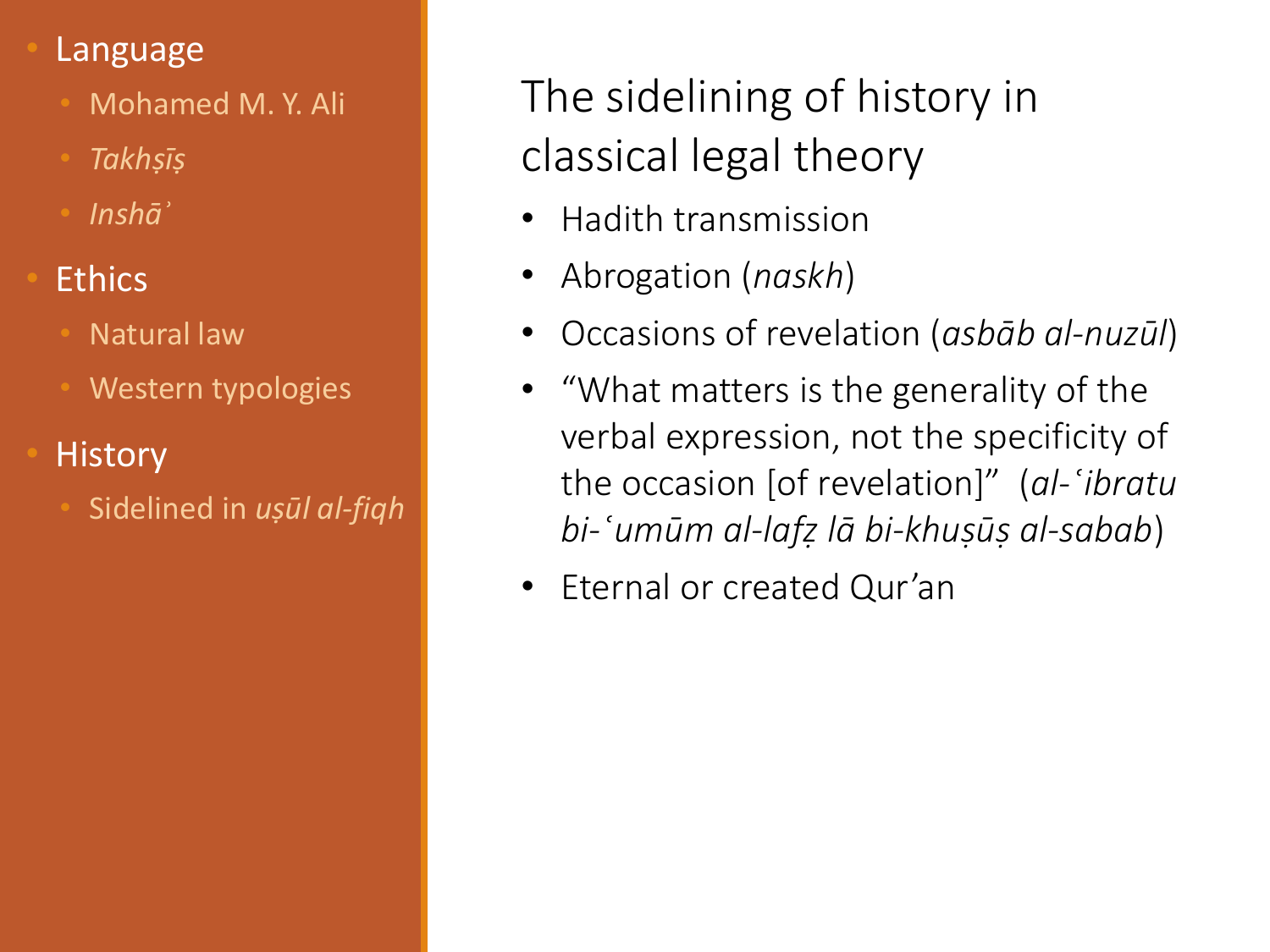- Mohamed M. Y. Ali
- *Takhṣīṣ*
- *Inshāʾ*

### **Ethics**

- Natural law
- Western typologies

### • History

- Sidelined in *uṣūl al-fiqh*
- Historical context
- Wilhelm Dilthey

Modern Muslim emphasis on historical context

- Fazlur Rahman (1919–1988)
- Nasr Hamid Abu Zayd (1943–2010)

Dilthey, history, and Qur'anic hermeneutics

- Wilhelm Dilthey (1833–1911)
- Indirect engagement
- History undertheorized
- Potential contribution re: transmission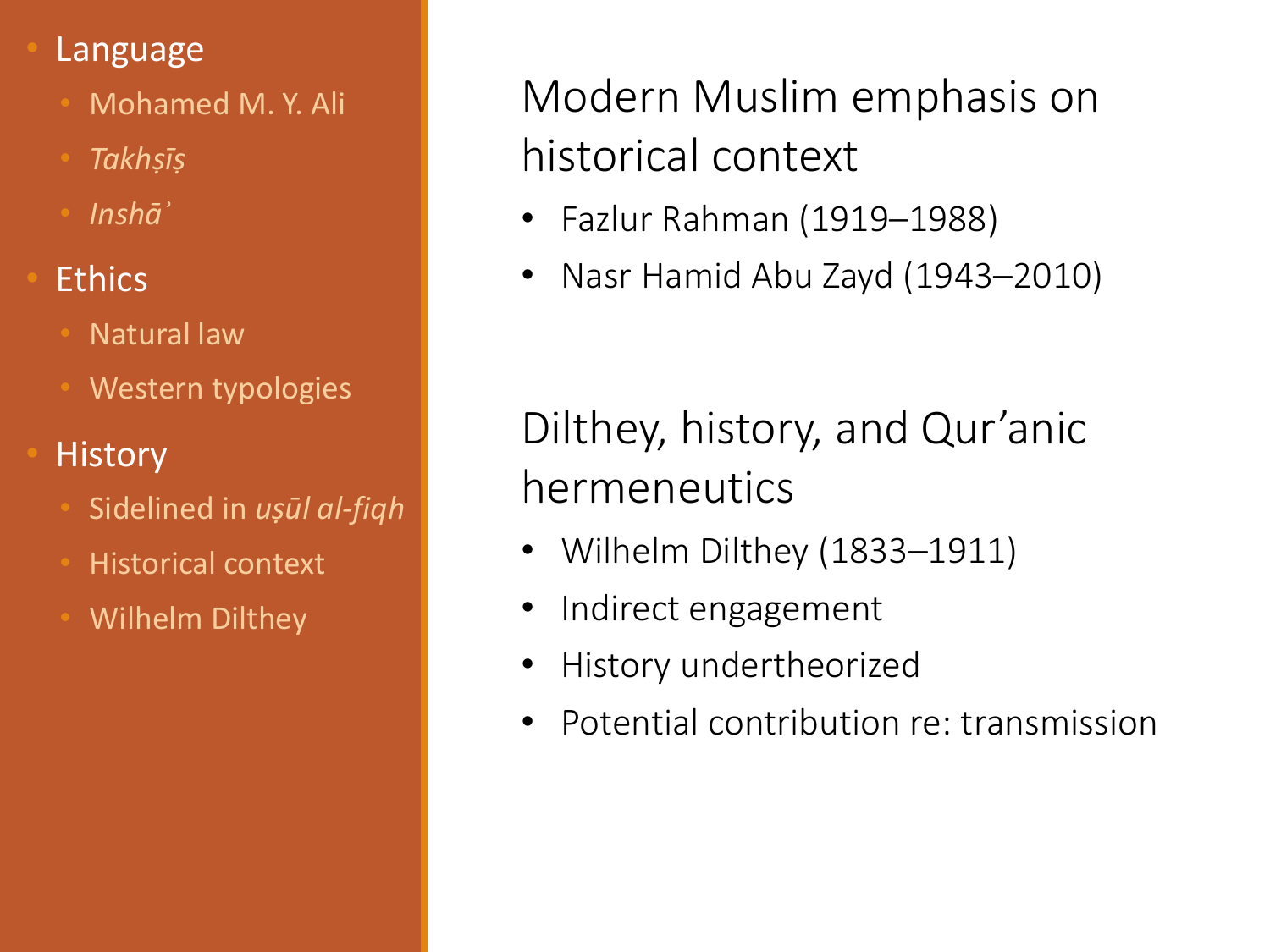- Mohamed M. Y. Ali
- *Takhṣīṣ*
- *Inshāʾ*

### **Ethics**

- Natural law
- Western typologies

### • History

- Sidelined in *uṣūl al-fiqh*
- Historical context
- Wilhelm Dilthey
- **Politics**

# Political philosophy

• Abdullahi An-Naʿim, *Islam and the Secular State* (2008)

## Consensus and *ijtihād*

• Yudian Wahyudi (b. 1960)

### Interpretive authority

- Rumee Ahmed, *Sharia Compliant*  (2018)
- Khaled Abou El Fadl, *Speaking in God's Name* (2001)
	- Engagement on authority
	- Expansion of *uṣūl al-fiqh*
	- Two-way conversation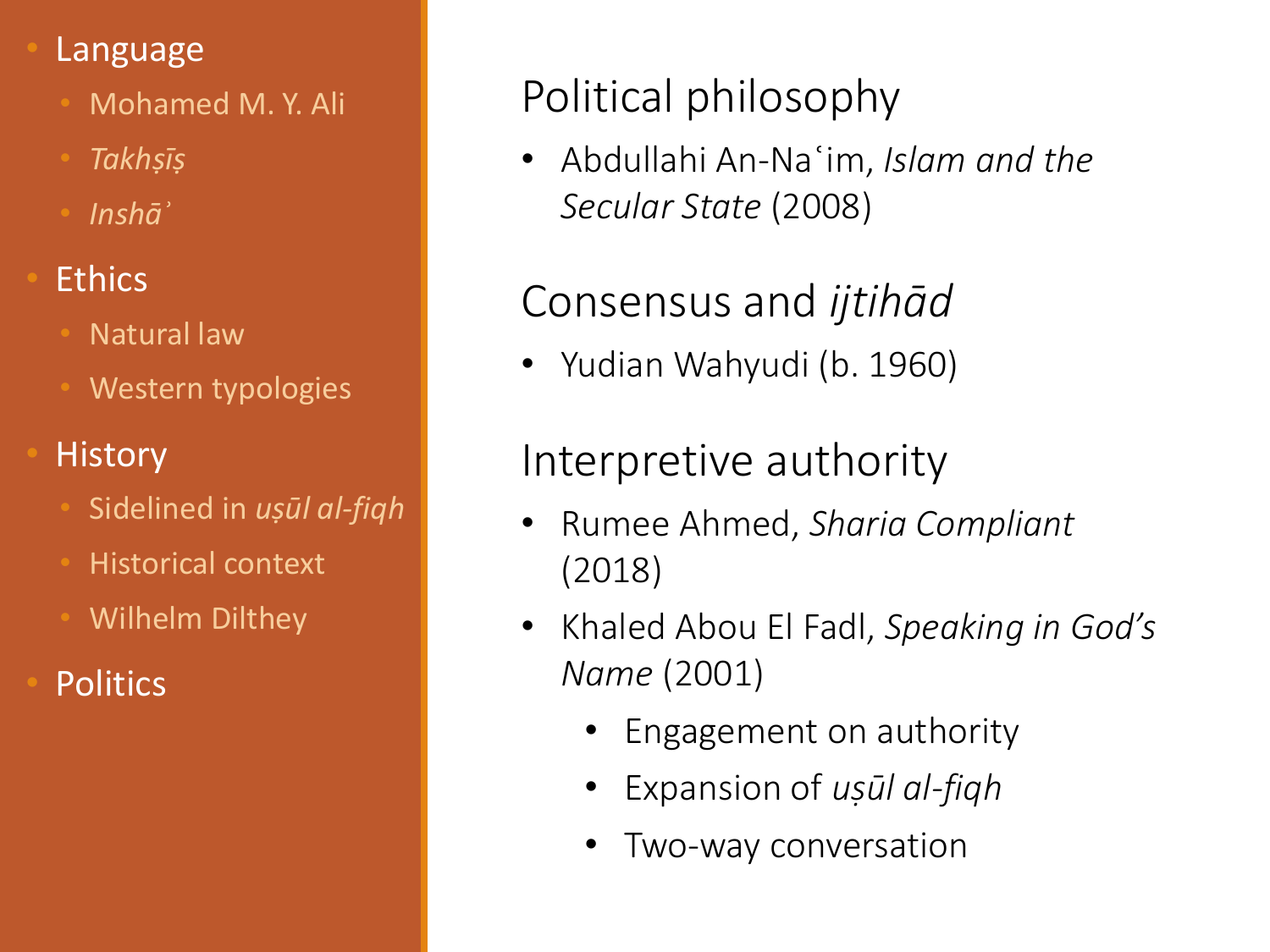- Mohamed M. Y. Ali
- *Takhṣīṣ*
- *Inshāʾ*

### **Ethics**

- Natural law
- Western typologies

### • History

- Sidelined in *uṣūl al-fiqh*
- Historical context
- Wilhelm Dilthey
- **Politics**
- Phenomenology
	- *Uṣūl al-fiqh* transposed

# Hasan Hanafi's "transposition"

- *Les méthodes d'exégèse: Essai sur la science des fondements de la compréhension "ʿilm uṣul al-fiqh"*  (published Cairo, 1965)
- *Uṣūl al-fiqh* → phenomenology
	- Shāfiʿī, Ibn Ḥazm, Ghazālī, Āmidī, Shāṭibī, Shawkānī, et al.
	- Husserl, Heidegger, Lalande
- Revelation  $\rightarrow$  historical consciousness
- Interpretation  $\rightarrow$  eidetic consciousness
- Legal values  $\rightarrow$  active consciousness
- Particular consciousness universalized through interpretation and consensus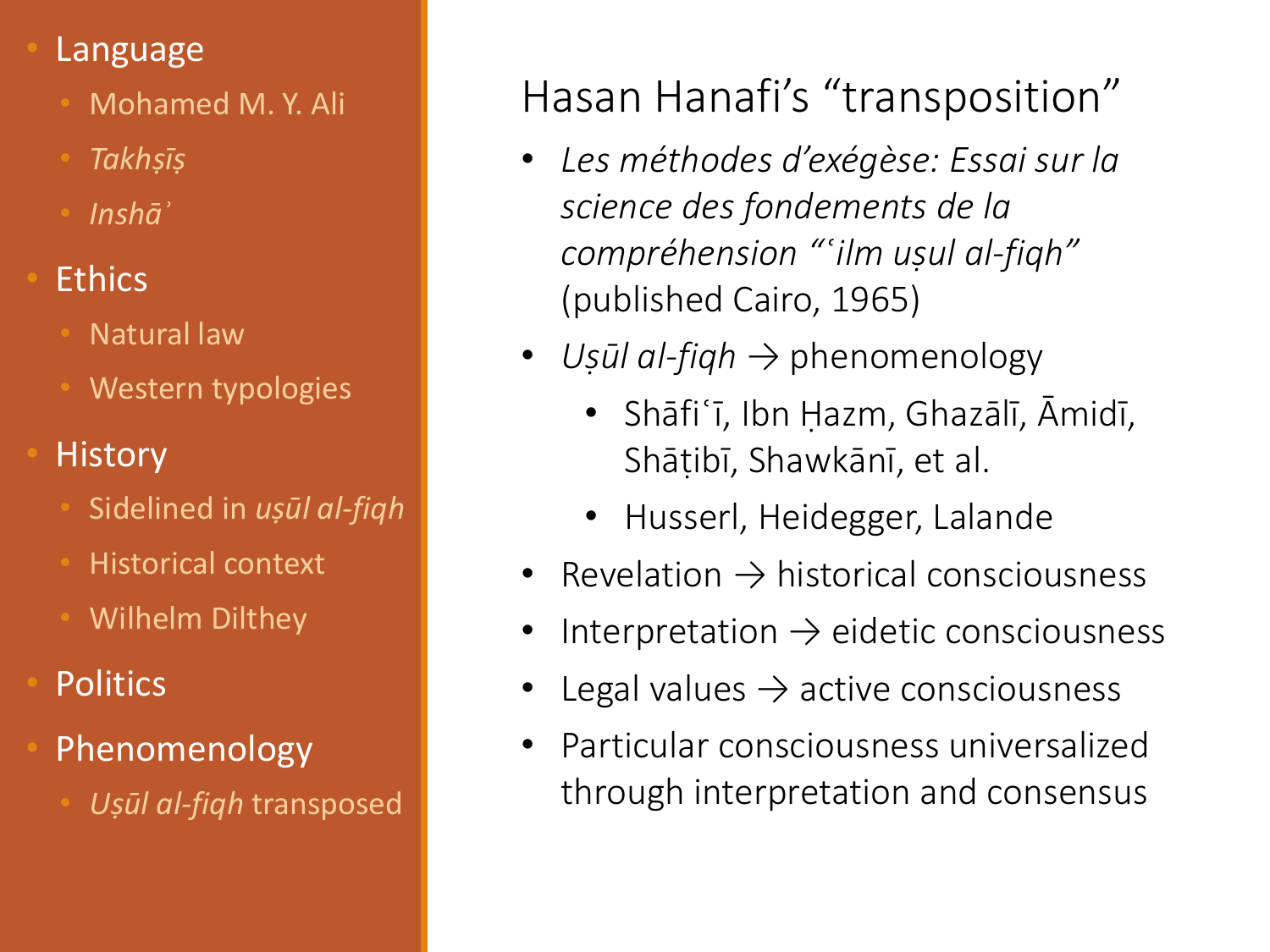- Mohamed M. Y. Ali
- *Takhṣīṣ*
- *Inshāʾ*
- **Ethics** 
	- Natural law
	- Western typologies
- History
	- Sidelined in *uṣūl al-fiqh*
	- Historical context
	- Wilhelm Dilthey
- **Politics**
- Phenomenology
	- *Uṣūl al-fiqh* transposed
	- Revelation humanized

## Revelation humanized

- Qur'an  $\rightarrow$  anonymous experience
- Sunna  $\rightarrow$  privileged experience
- Consensus  $\rightarrow$  intersubjective experience
- Analogy */ ijtihād* → individual experience
- *ijtihād* (grasping reality) most basic source of law
- Fabricated *ḥadīth* most genuine revelation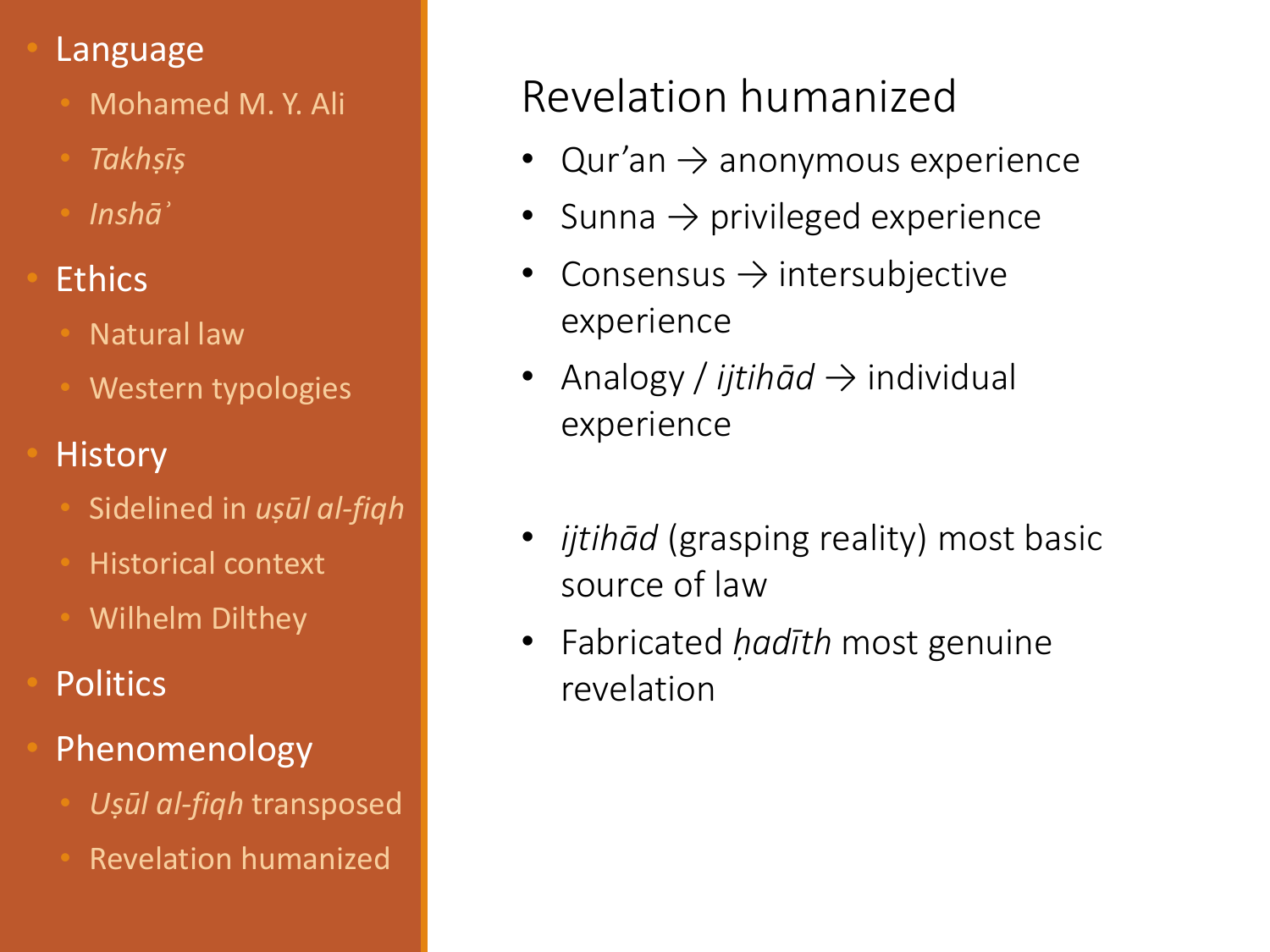- Mohamed M. Y. Ali
- *Takhṣīṣ*
- *Inshāʾ*
- **Ethics** 
	- Natural law
	- Western typologies
- History
	- Sidelined in *uṣūl al-fiqh*
	- Historical context
	- Wilhelm Dilthey
- **Politics**
- Phenomenology
	- *Uṣūl al-fiqh* transposed
	- Revelation humanized
	- Anthropological theology

# Anthropological theology

- Revelation  $\rightarrow$  progressively universalized and idealized human experience
- God  $\rightarrow$  universal human consciousness
- Action toward universal human ideal
- No longer Islamic?
- Human ideal too homogenous?

Hanafi's mode of engagement

- Deep (ahistorical) grasp of *uṣūl al-fiqh*
- Relevant to mid-20th-century Europe
- Independent of Islamic premises
- Potentially constructive contribution